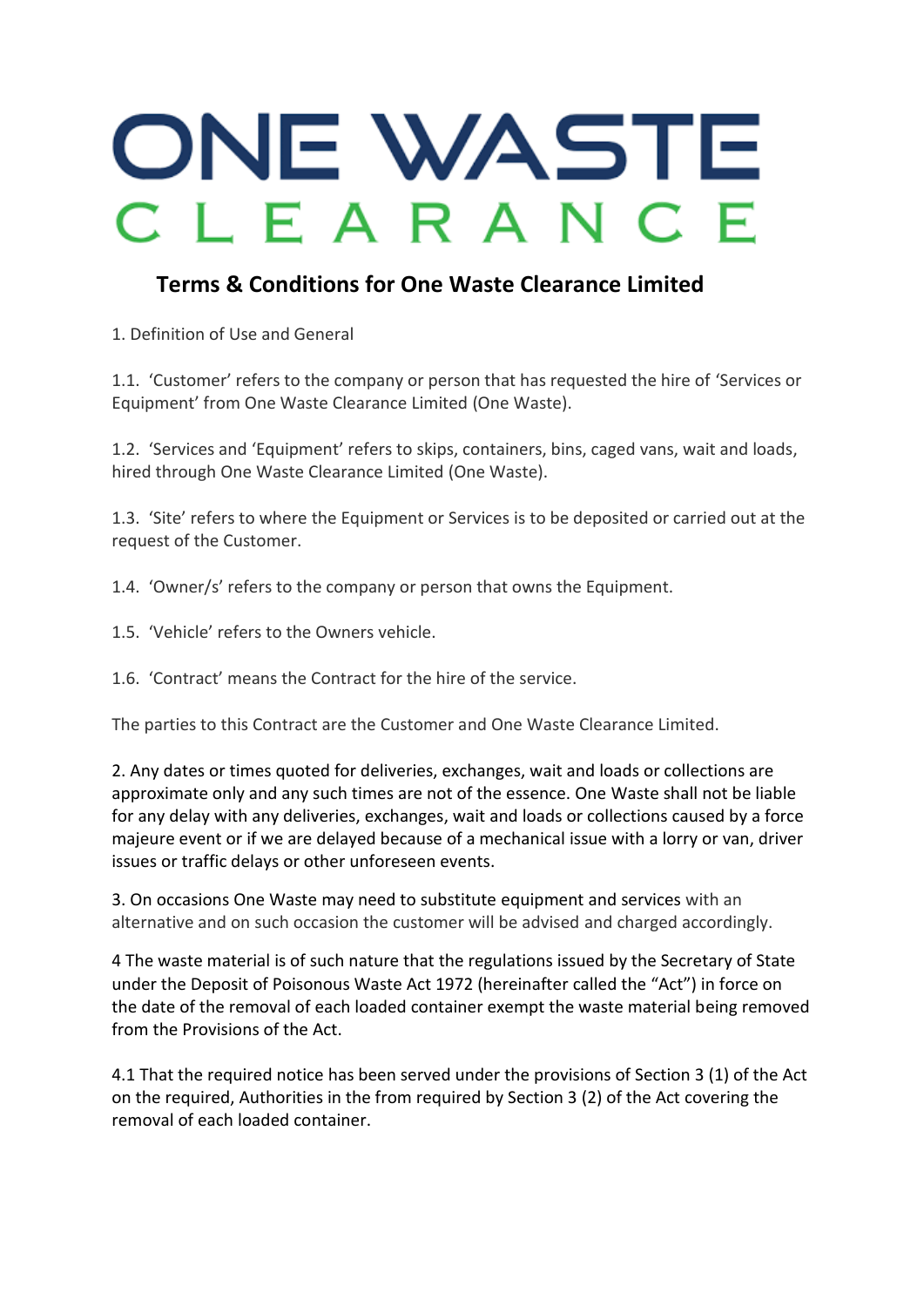5 Customers warrant that with respect to each container ordered to be placed other than on private Property the permission of the Highways Authority has been duly obtained under Section 31 of the Highways Act 1971 and Customers undertake that they will ensure that all conditions subject to which the aforesaid permission is granted shall be observed at all times and in particular will cover the container and ensure it is properly lighted during the hours of darkness with 4 lights when not in use.

5.1 The company will not be liable for any penalties or other liabilities arising as a result of the failure of the customer to comply with Section 31 of the Highways Act 1971.

5.2 The company reserves the right to request supporting documentation from the customer relating to compliance with the council road permits and suspended bay authorisations.

5.3 Responsibility for maintaining validity of said permits and authorisations and of keeping the company updated remains with the customer at all times.

5.4 One Waste can organise permits and bay suspensions with the local council permitting team and this is our preferred approach.

5.5 In addition to customers undertaking to observe at all times the conditions subject to which the permission of the Highways Authority is granted as aforesaid (including in particular the provision of lamps and traffic Cones) if containers are sited anywhere else where they are likely to be a contributory cause of damage or Injury to third parties during the hours of darkness, customers provide adequate warning lights on the Containers and they shall also ensure the safe loading of material into the containers.

6 Customers requesting or ordering vehicles delivering or collecting containers to leave the public highway shall reimburse One Waste in respect of any loss, costs, claims, damages or expenses we may thereby sustain whether as a result of damage to the vehicles themselves or the property of customers or third parties but so that we remain liable in respect of any negligence on the part of ourselves or our employees.

6.1 Customers shall reimburse One Waste in respect of any loss or damage to the containers whilst on hire to them from whatsoever cause the same may arise (fair wear and tear excepted). They shall also fully indemnify us in respect of any claims for injury to persons or property arising out of the use of the containers whilst on hire to them however it was caused or arose.

6.2 Customers ordering a skip container using our vehicles off of public roads do so at their own risk. One Waste cannot accept responsibility for damage caused by our vehicles delivering, exchanging, wait and loads and collections to your site.

6.3 Customers requesting or ordering vehicles delivering, exchanging or collecting containers that leave the public highway shall reimburse One Waste in full of any loss, costs, claims and damages we sustain whether as a result of damage to the vehicles or the property of the customers or third parties.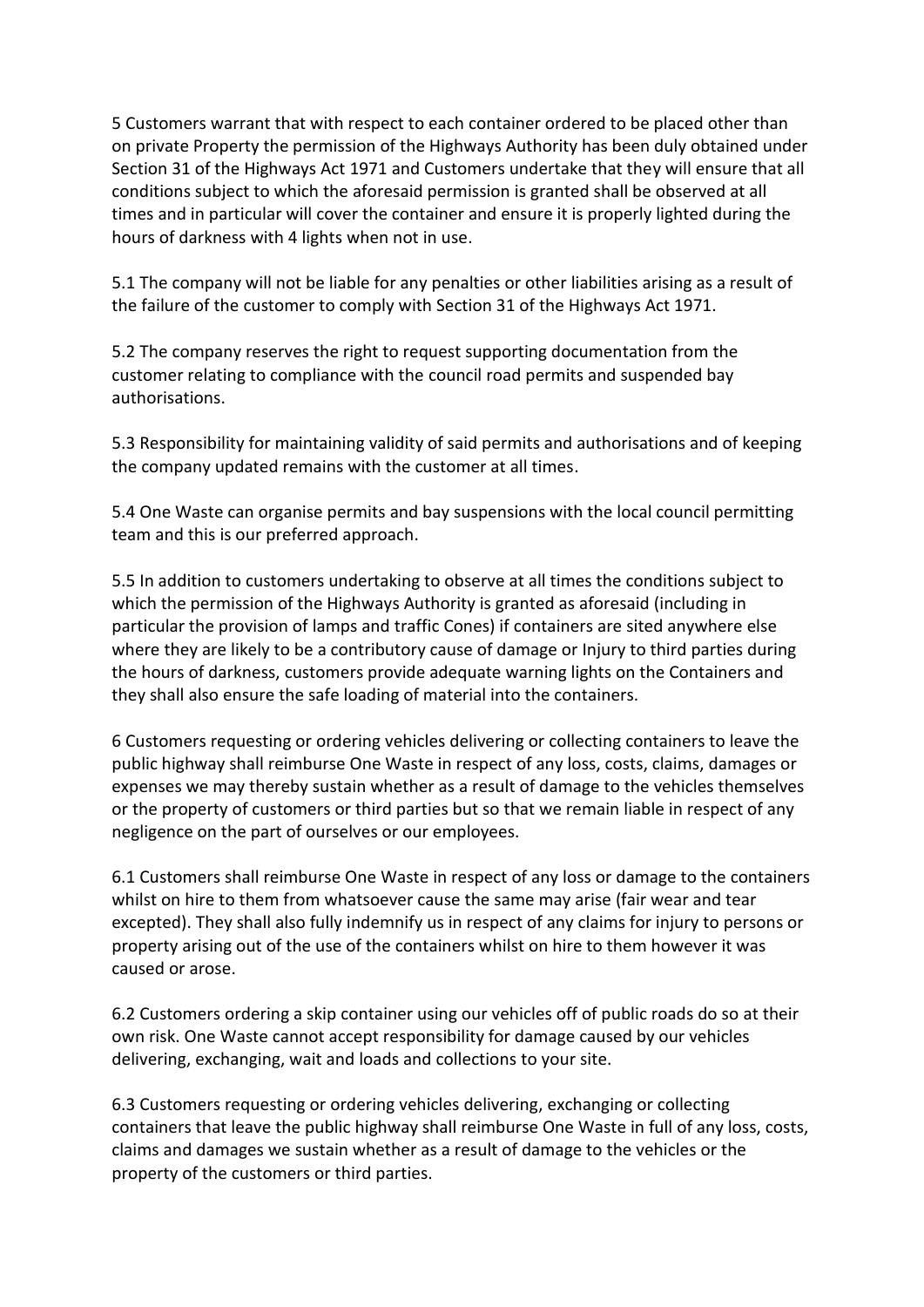6.4 The Customer irrevocably and unconditionally agrees to indemnify One Waste, it's employees, sub-contractors or agents in full and on demand and keep them so indemnified against all claims, demands, actions, proceedings and all damages, costs, losses and expenses (including without limitation loss of profit, future revenue, reputation or goodwill and anticipated savings) whether direct or indirect made against, incurred or suffered by any of them directly or indirectly and whether wholly or in part.

7 Customers should be aware that damage could occur when vehicles are instructed to leave the public highway. The most common cause of problems are: –

7.1 It is unlikely that private driveways are constructed to take the weight of a laden Skip Lorry so there is a probability that damage could occur when the loaded skip is collected. Access to domestic property is not normally of a width to allow easy access for a large vehicle therefore when manoeuvring some damage could occur to property (gate piers, paving, tarmac, concrete etc.)

7.2 Although our employees will take every precaution to avoid any damage, the Company will not accept any liability for any damage caused when delivering or collecting containers which are not on the public highway.

7.3 One Waste will not accept any liability for damage when asked to place a skip over a wall, fences or hedging. This includes exchanging a skip or collecting a skip that has been placed over a wall, fence or hedge.

8 Skips can be hired for a maximum period of 14 days, and can be collected after this time without notice by One Waste, however, extensions to the number of days hire are available on application by the customer and any such extension may incur an additional cost or weekly rental.

9 All parking fines and skip fines are the customer's responsibility.

10 Overloaded skips will not be removed from site and if a skip cannot be accessed or removed then the customer shall pay One Waste for abortive or wasted journeys at the rate charged by One Waste.

11 Overweight skips will be subject to an additional charge and a wasted journey if the skip is too heavy or dangerous to lift. The customer is responsible for ensuring that the correct waste must be in keeping with the skip size.

12 Sundry items will be charged at an extra charge

13 Payment will be charged to credit card upon ordering unless the customer has an existing account in place with One Waste when this will be invoiced and paid as per the terms.

14 Containers not to be moved once deposited on site.

15 Any wasted journey with no fault of One Waste Clearance will be charged to customer.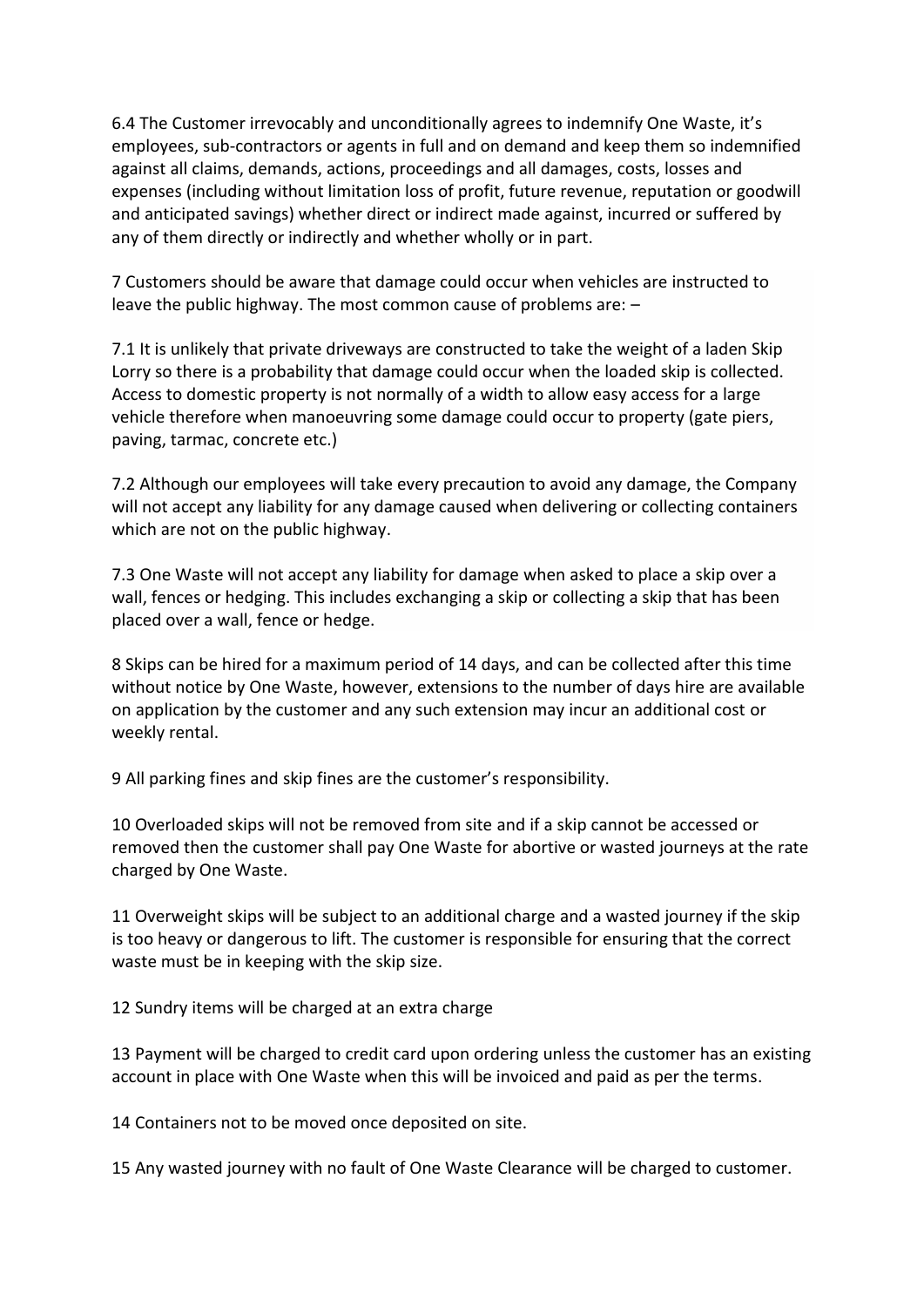16 Fires within the containers are not allowed and are strictly forbidden.

17 Customers shall reimburse One Waste Clearance in respect of the theft, any losses or damages to the containers whilst on hire to them from whatsoever cause the same may arise (fair wear and tear is expected).

18 Customers are responsible for the safe loading of our containers.

19 The Duty of Care (EPA 1991) requires the customer to ensure that once the container is loaded that it secured with adequate cover.

20 Customers will ensure that at the time of a delivery, exchange or collection there is a clear space at one end of the Equipment of not less than thirty feet to give the vehicle enough access to effect exchange or collection and removal. In the event that it proves impracticable to deliver or collect Equipment because of inadequate access, the Customer shall be liable to pay the abortive delivery or collection costs incurred.

21 Warranties given by customer for equipment on hire (All Equipment)

The Customer warrants:

That the Customer will take reasonable care of the Equipment and only use it for its proper purpose in a safe and correct manner

That the Customer will take adequate and proper measures to protect the Equipment from theft, damage and /or other risks.

That the Customer will always keep the Equipment in its possession and control and will not remove the Equipment or allow the Equipment to be moved from site

That the Equipment will be returned by the Customer in good working order and condition (fair wear and tear excepted)

Not to place any corrosive acid, batteries or noxious substance nor liquid cement or concrete in the Equipment.

To ensure that the Equipment is not filled above the level of the sides thereof. In the event that One Waste are unable to collect the Equipment owing to overloading of the Equipment, the customer shall pay the abortive costs of collection incurred by One Waste.

All skips must be level loads when collected and no skip container shall be allowed to contain or to be filled with restricted Material which shall include but not limited to the following:

Fridges/Freezers Tyres Paint Cans (unless empty and dry) Asbestos Clinical/Medical Waste Fluorescent Tubes